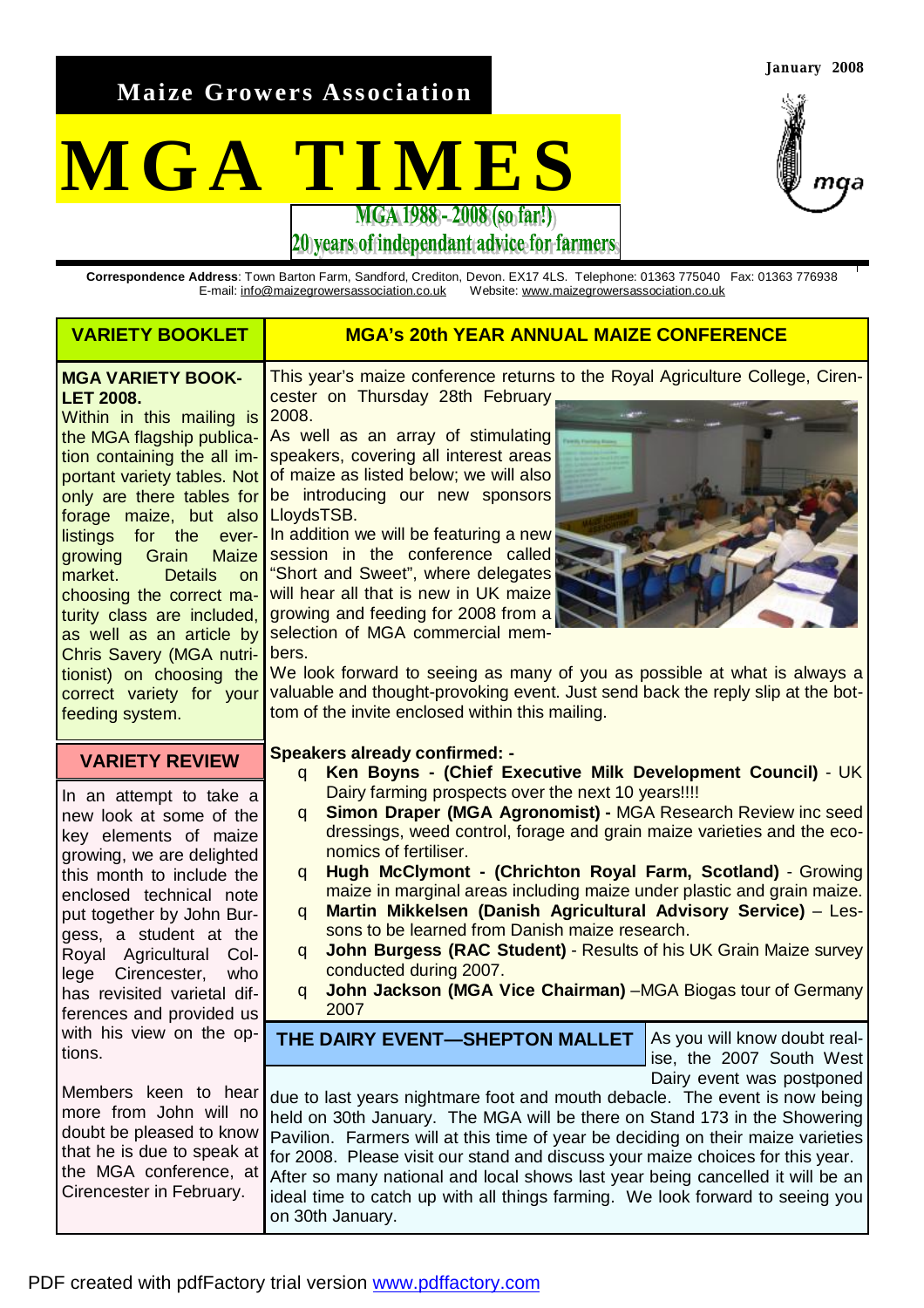## **MGA HAS ROLE TO PLAY SAY ORGANISERS OF BIOGAS SEMINAR**

SLR, who are the prime movers behind a seminar attempting to tackle the key questions farmers have in relation to this new technology.

The Seminar, to be held on March  $12<sup>th</sup>$  at the The Bristol School of Veterinary Science, University of Bristol, Langford House, Langford, North Somerset, BS40 5DU is to be chaired by MGA vice Chairman John Jackson and is aimed at farmers interested in on-farm biogas production. Areas to be covered include

- The economics of biogas production under UK conditions
- The science and technology of anaerobic digestion (AD)
- AD from a waste perspective
- Renewable power and the ROC's system
- On farm use of bi products
- Planning and licensing
- Finance

**Effective Deterrent that Really Works Exploits deep** 

seated instinctive fear of hawks Superb control. Scares even feral birds -**SILENTLY** 

**STARLINGS IN YOUR CATTLE SHEDS?** Hawk-Kite + 7 Metre Pole is a Powerful and

drilled maize with Hawk-<br>Kites & lighter-than-air<br>Vigilante Helikites) **ALLSOPP HELIKITES LIMITED** South End Farm, Damerham, Fordingbridge, Hants. SP6 3HW<br>Tel: 01725 518750 Fax: 01725 518786 www.birdcontrol.net info@birdcontrol.net

(We also scare rooks off

Members interested in booking one of what will be limited number of places, will find an invitation enclosed in this mailing. Fill in the slip at the bottom of the invite and send back to SLR Consulting Ltd.

### **TOWN BARTON'S MAIZE**

Following on from last months piece in the MGA Times regarding the maize quality at Town Barton (MGA office farm), a further sample has been taken from the crop harvested and

clamped separately three weeks later. The results, summarised below, did surprise us, as all the maize was drilled on the same day and the mix of varieties was consistent across the whole acreage. We were anticipating much drier material with a higher pH, but as you can see, there is no significant difference between the two. The only major difference is the increase in Starch %, which will be of great value when we start to calve in late summer and begin to buffer feed at grass. The Dry matter difference can probably be put down to the earlier harvested material being cut at the end of a long dry spell. Although the whole plant was not too wet, the cobs had not matured enough (shown by the low starch levels). The later harvested maize had taken up a significant amount of moisture from the rainfall received in the three-week period, but the cobs were more mature.



For more information, please consult your Masstock contact or call Brendan Paul on 01280 849133

These results appear to be consistent with other

|                                | <b>Early harvest</b><br>(29/9/07) | <b>Later harvest</b><br>(18/10/07) |
|--------------------------------|-----------------------------------|------------------------------------|
| Dry Matter (%)                 | 27.5                              | 27.7                               |
| M.E. (MJ/kg)                   | 11.6                              | 11.7                               |
| Starch (%)                     | 21.7                              | 29.3                               |
| <b>Crude Protein</b><br>$(\%)$ | 8.1                               | 8.3                                |
| <b>Ammonia N</b>               | 5.8                               | 6.1                                |
| рH                             | 3.7                               | 3.7                                |

growers in so much as many analysis are showing wetter, more acidic silage than we would normally anticipate. The lessons to be learnt from last year's harvest are probably patience and focusing on whole plant Dry Matter and not just cob maturity.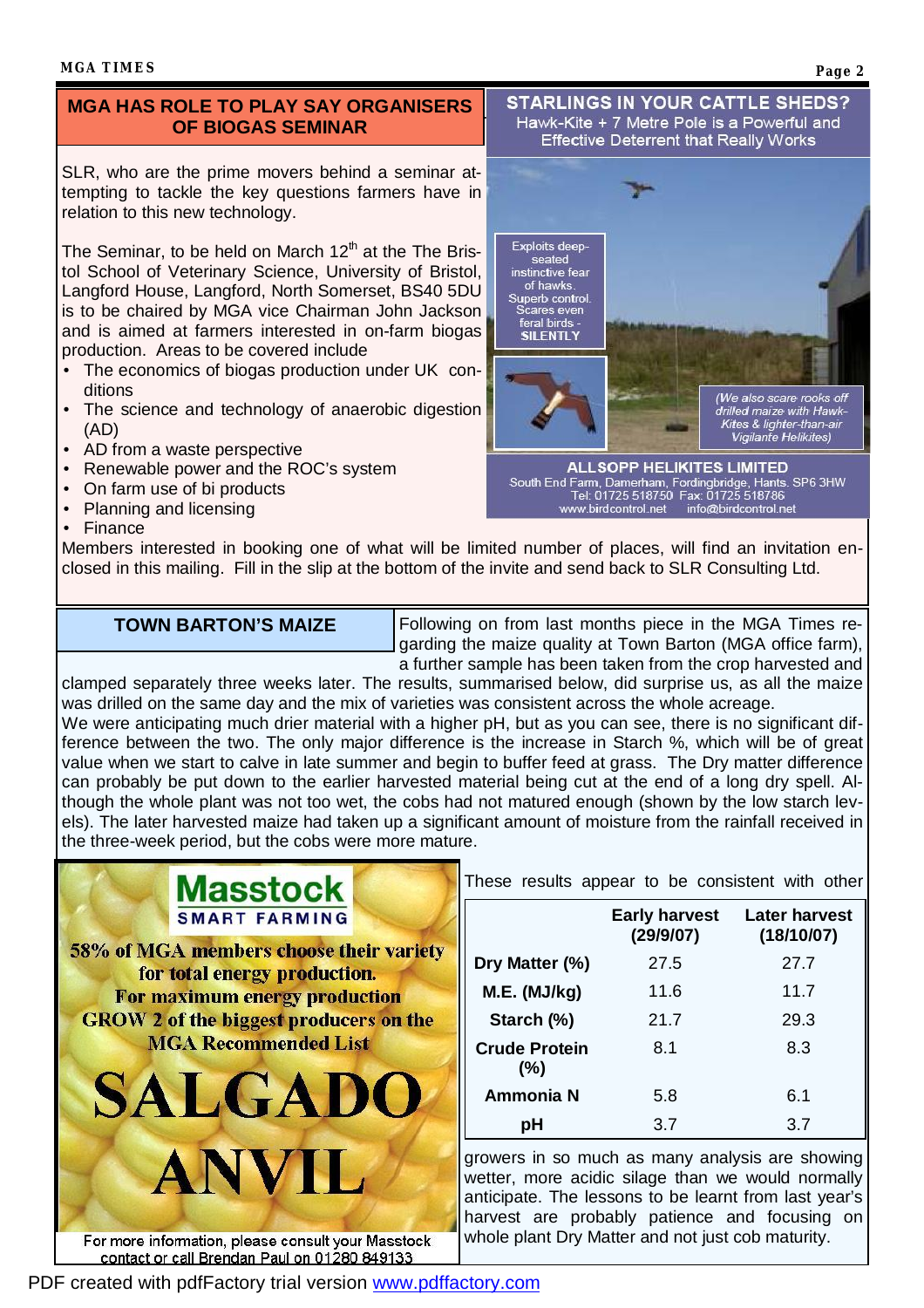

maize (a further 20 had failed to germinate) and 400 acres of lucerne at Compton, where we had a large number of cattle to feed. An overwhelmingly popular farm open day renewed interest in these crops.



I unsuccessfully urged the purist BGS to take other monocotyledonous crops, including maize, under their wing, so then decided to approach other growers, with the scientific backing of Drs David Beever at GRI and Richard Phipps at NIRD as well as Prof Graham Milbourne at NIAB, to form an unofficial group, which we decided to call the Maize Development Association. I remember that we also had nutritional support from my late friend, Geoff Alderman, then investigating the concept of ME. After a few informal meetings, which seemed to grow inexorably in size, and a further 'brush off' from the BGS, we decided that it was time to form a more official body, with a secretarial staff and Board.

I decided, as maize then seemed to be concentrated along the M5 corridor, that Somerset CCC. in Taunton would make a good venue for the initial meeting. John Parker, the prominent Hampshire farmer, who then grew maize at 500ft on clay cap over chalk, (a most unlikely site) by using his technique of following a large one way plough with a cultivator/drill combination, agreed to chair the meeting. I persuaded Mole Valley Farmers, then a very competitive farmers' buying group in Devon, to sponsor the costs of the meeting, speaker's expenses, which none took, and refreshments. As far as I can remember, Richard Phipps, Alan Adamson, ADAS nutrition chemist, a representative from NIAB and myself spoke, as well as a couple of growers. An election of officers followed, with large experienced growers, Norman Light as treasurer and Mary Quicke as farmer chairman.

From then on, the organisation never looked back. We had a few 'ups and downs', venues and secretariats changed, but the nutritional merits of the crop, probably backed by gradual climatic warming and the enormous contribution of European breeders, ensured a steady growth in acreage, in spite of no financial help with acreage payments. We also formed a wholecrop cereal group, led by the late Colin Wright. Our non-commercial research, which always had a practical value and conducted on a scientific basis by MGA, ensured an ethical merit to published results. This resulted in the high regard in which MGA is held by farmers and commerce alike to this day. Long may it continue!"